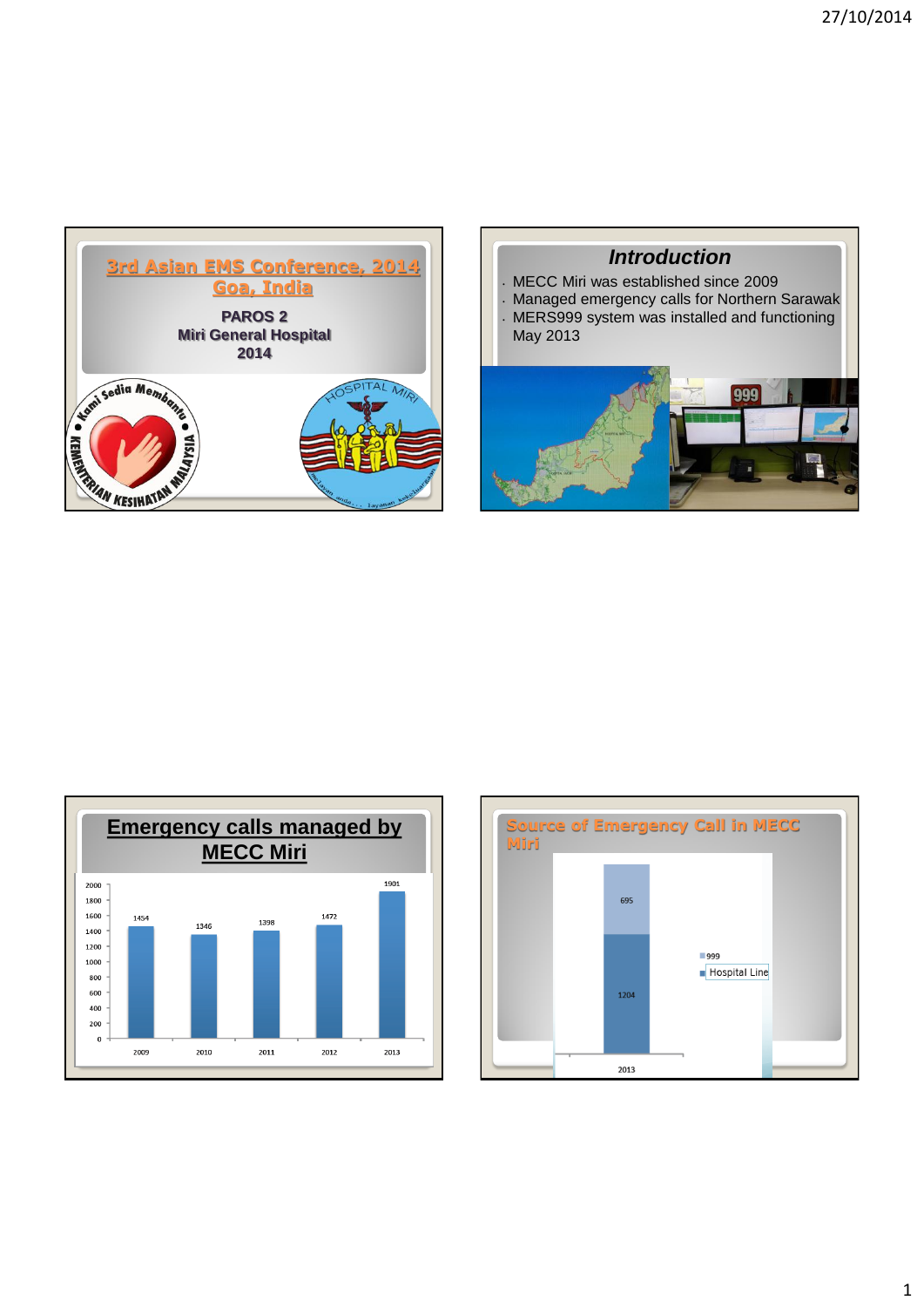## **Team member**

Data collection was done with the help from the staff in the Emergency Department

Research assistant for the data auditing and entering (under PAROS grant)

# **Work process**

- Emergency call via 999 to MERS999 system
- Details of the caller was verified
- Type of emergency: found
- unconscious/unresponsive ie cardiac arrest/respiratory arrest
- On line medical directive
- Dispatch of the ambulance/EMT



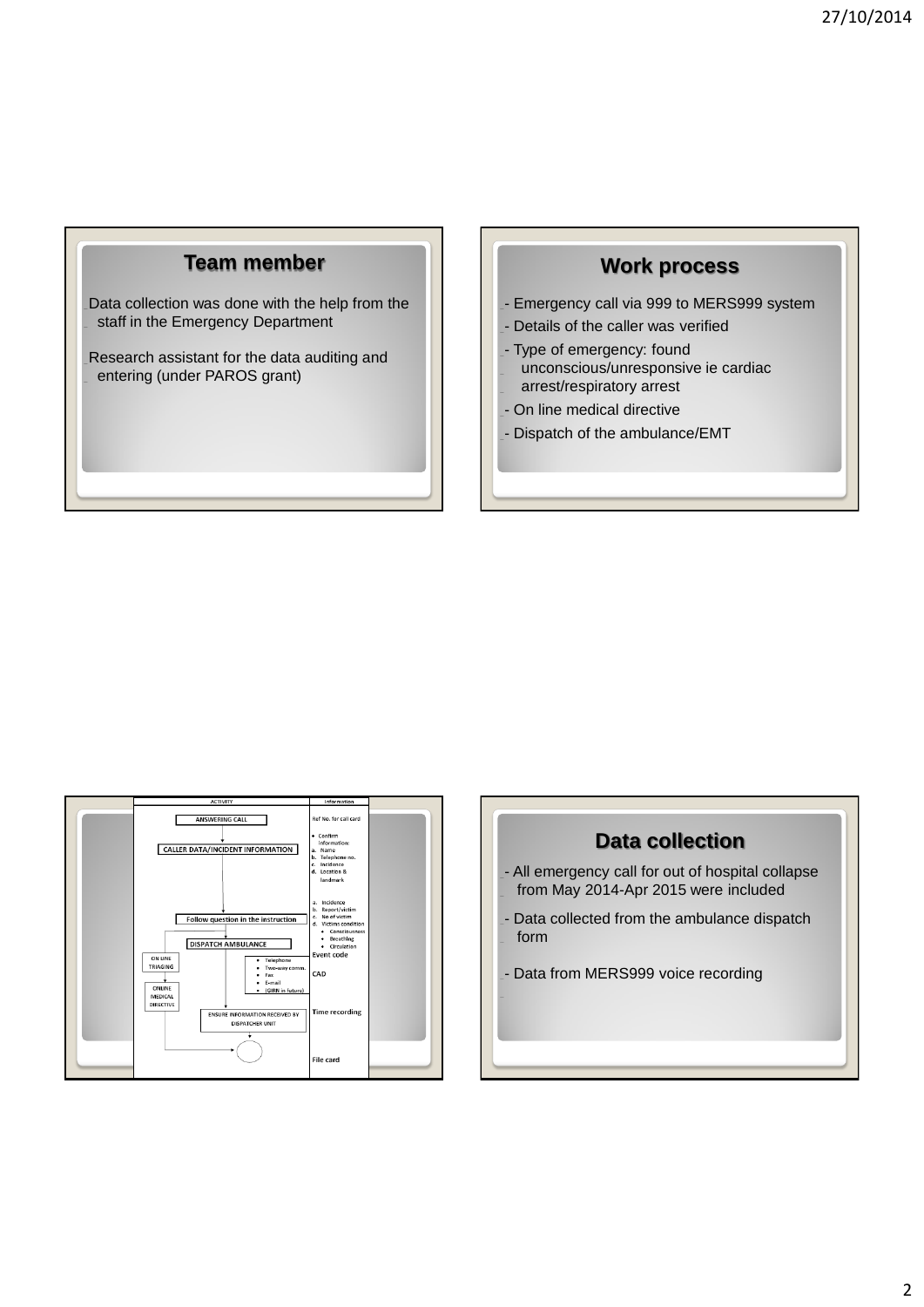